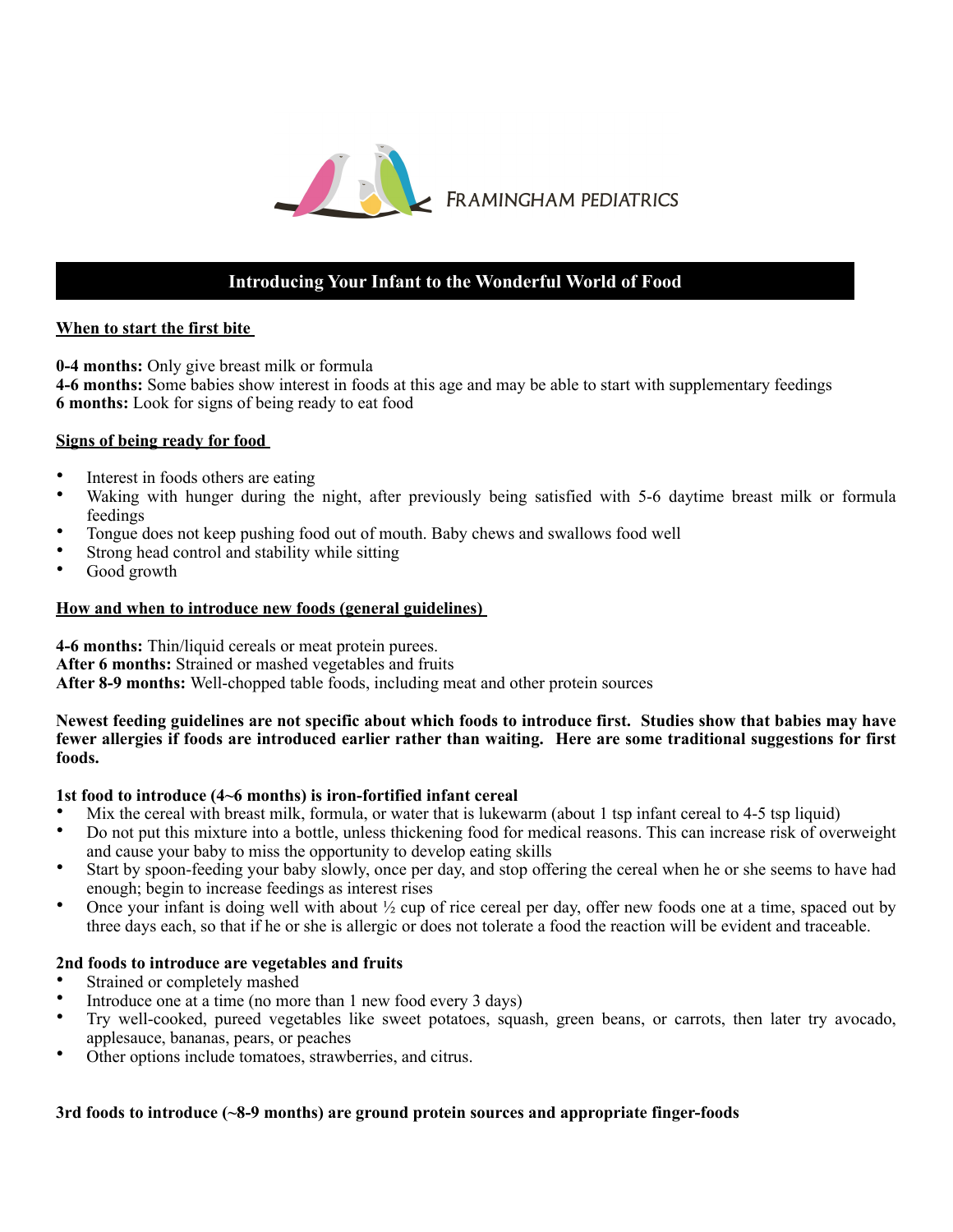- Quality proteins include meat, poultry, and cheese/yogurt. Babies may have eggs, fish, nut and peanut products, cheese and yogurt at this age, though it may be prudent to first introduce these foods at home
- By this stage, foods do not need to be pureed; they can be soft and mashed with a fork. Children will usually enjoy playing with food and are becoming interested in self-feeding, which is an important developmental skill to be encouraged. Using a spoon might get messy, but it is a good step for the baby who is ready to try it; finger foods can be a simple way to begin
- Soft and small chunks of whole-wheat bread can be used for self-feeding practice

#### **Other feeding notes**

- Make sure that all foods are cooled down, well mashed, and unseasoned
- Do not add any salt, sugar, or other condiments to foods until at least 12-24 months: the simpler the better
- Do not offer any sweetened foods or drinks to prevent creating a taste for sweets, since a preference for dessert is easily acquired and a "sweet tooth" can be difficult to overcome

### **Feeding Precautions**

- Do not give infants honey or any foods containing it due to risk of botulism toxicity
- Do not save the left-overs of a jar that has been double-dipped into. First scoop out a portion of food onto a plate and feed from there to minimize waste while keeping food safe from bacteria
- Make sure that when baby advances from purees to soft foods that they are all finely chopped or mashed to minimize risk of choking. Potentially dangerous foods to watch out for include sausage, hot dogs, nuts, grapes, raisins, beans, apple pieces, popcorn, round candy, hard chunks of cheese and uncooked vegetables (especially carrots) – avoid foods that are not able to be finely diced

## **How much food do they need?**

- Infants are usually skilled at regulating their intake based on appetite and energy needs
- Be sensitive to behaviors such as leaning back in chair, turning head away from spoon, refusing to eat more, or playing with food or utensils – these signal that your baby has had enough to eat
- The parent's role is to provide nutritious food options; the child decides how much to eat
- Remember the goal of feeding is good nutrition, not better sleep!
- Babies will eat about  $\frac{1}{4}$  of what an adult eats.

#### **Typical food patterns (will vary for each child):**

#### **6-12 months:**

- Start small and simple
- Advance to about 2-4 Tablespoons of iron-fortified rice cereal 2 times/day, 2 Tablespoons of pureed vegetables 2 times/day, 2 Tablespoons of mashed fruit 2 times/day
- Amounts of food can increase according to individual interest and appetite
- Continue breast milk or formula until one year of age
- By around 8-9 months add a serving of ground protein with meals

#### **12 months and up**:

- Regular foods will replace breast milk or formula as the main source of nutrition
- 3 meals and 2 snacks is a typical daily intake